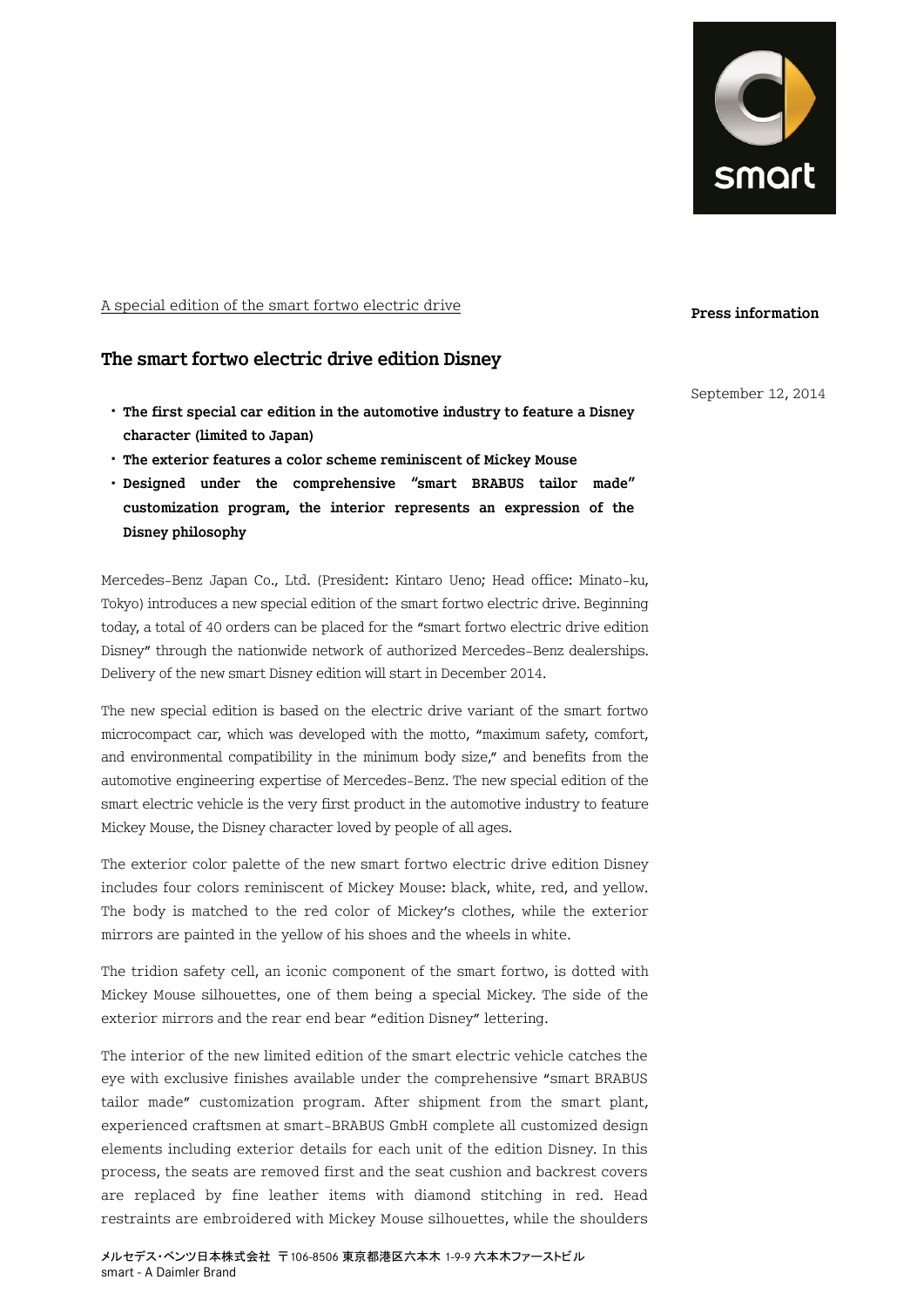have "edition Disney" lettering. The "©Disney" tags attached to the seats are Page 2 evidence that this special edition is an authentic Disney model. Red interior components reminiscent of Mickey Mouse, door trim and a leather-covered dashboard with diamond stitching in red, and velour mats with "edition Disney" lettering are further special interior features that reflect Disney philosophy.

Powered purely electrically, the smart fortwo electric drive offers eco-friendly zero-emission mobility in the ultimate. Fitted with an electric motor delivering a peak output of 55 kW and a maximum torque of 130 Nm, it delivers driving dynamics with great reserves, reaching a top speed of 125 km/h. The highly efficient 17.6 kWh lithium-ion battery enables the lively city car to travel more than 181 kilometers when fully recharged. The battery can be recharged from 0 to 100% in approximately eight hours.\* If connected to the charger overnight, it can be used first thing in the morning. \* Via a 200 Vac electric vehicle charging socket. No quick charging device is available.

Under the new national Eco-car Tax Reduction program (vehicle weight tax and acquisition tax), this special limited edition will be fully exempted from both taxes. It will also qualify for the "Subsidies for Measures Designed to Promote Introduction of Clean Energy Vehicles."

Owners of the new special edition enjoy warranty benefits for three years from the time of new-car purchase, with unlimited mileage. In addition, a coupon campaign is currently underway. During the campaign period, two service programs usually available for a fee can be subscribed to free of charge: The beneficial "smart maintenance pack" service program (\132,840 including tax) includes inspections\* and some periodically replaced parts and expendables, with unlimited mileage. In the event of a failure during a journey, the six-year "smart touring support" service program with unlimited mileage (\38,880 including tax) gets the smart driver out of trouble by providing technical support on the spot. The campaign coupon can be downloaded from the official smart website: [http://www.smart-j.com.](http://www.smart-j.com/) \* Manufacturer-specified inspections/maintenance (legally required first-year/biyearly inspections plus inspections specified by MBJ). The maintenance indicator shows the schedule for the next maintenance session depending on the mileage or the time elapsed from the previous one.